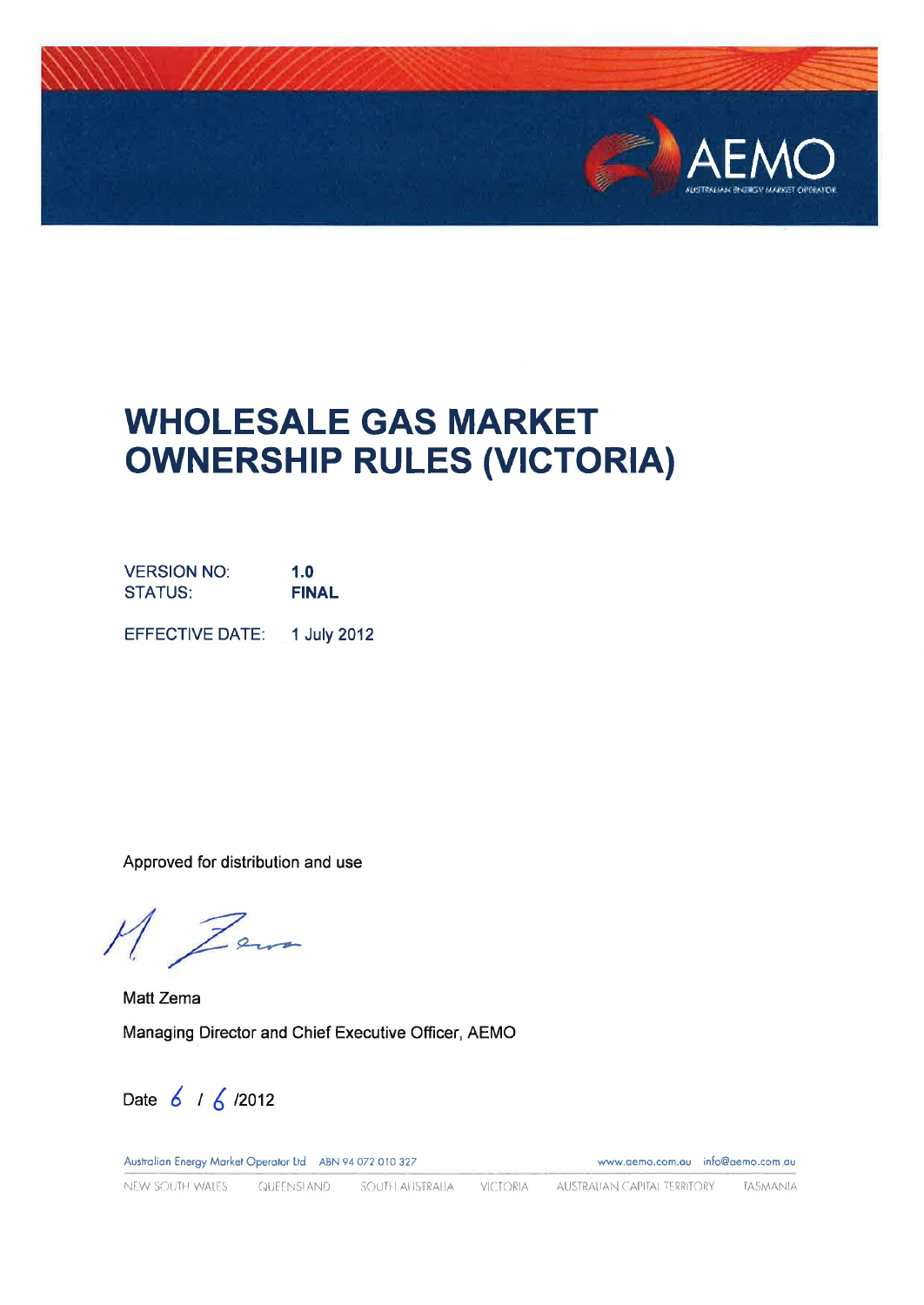

# VERSION CONTROL

| NUMBER |             |                          | VERSION EFFECTIVE DATE AUTHORITY REASON & CHANGES |
|--------|-------------|--------------------------|---------------------------------------------------|
| 1.0    | 1 July 2012 | T Grimwade Final version |                                                   |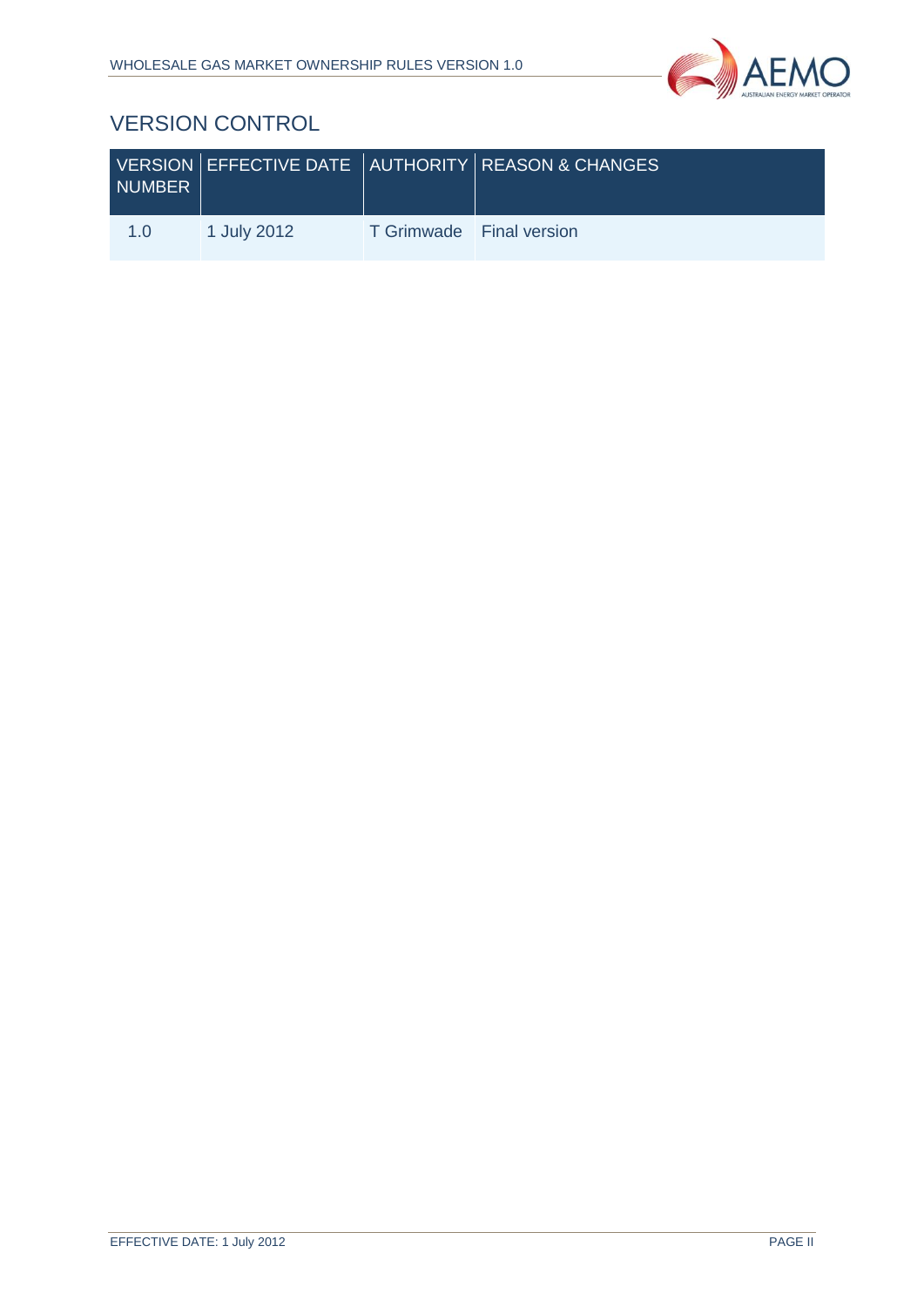

# **TABLE OF CONTENTS**

| 1.1<br>1.2 |  |  |  |  |
|------------|--|--|--|--|
| 1.3        |  |  |  |  |
|            |  |  |  |  |
| 2.1<br>2.2 |  |  |  |  |
|            |  |  |  |  |
|            |  |  |  |  |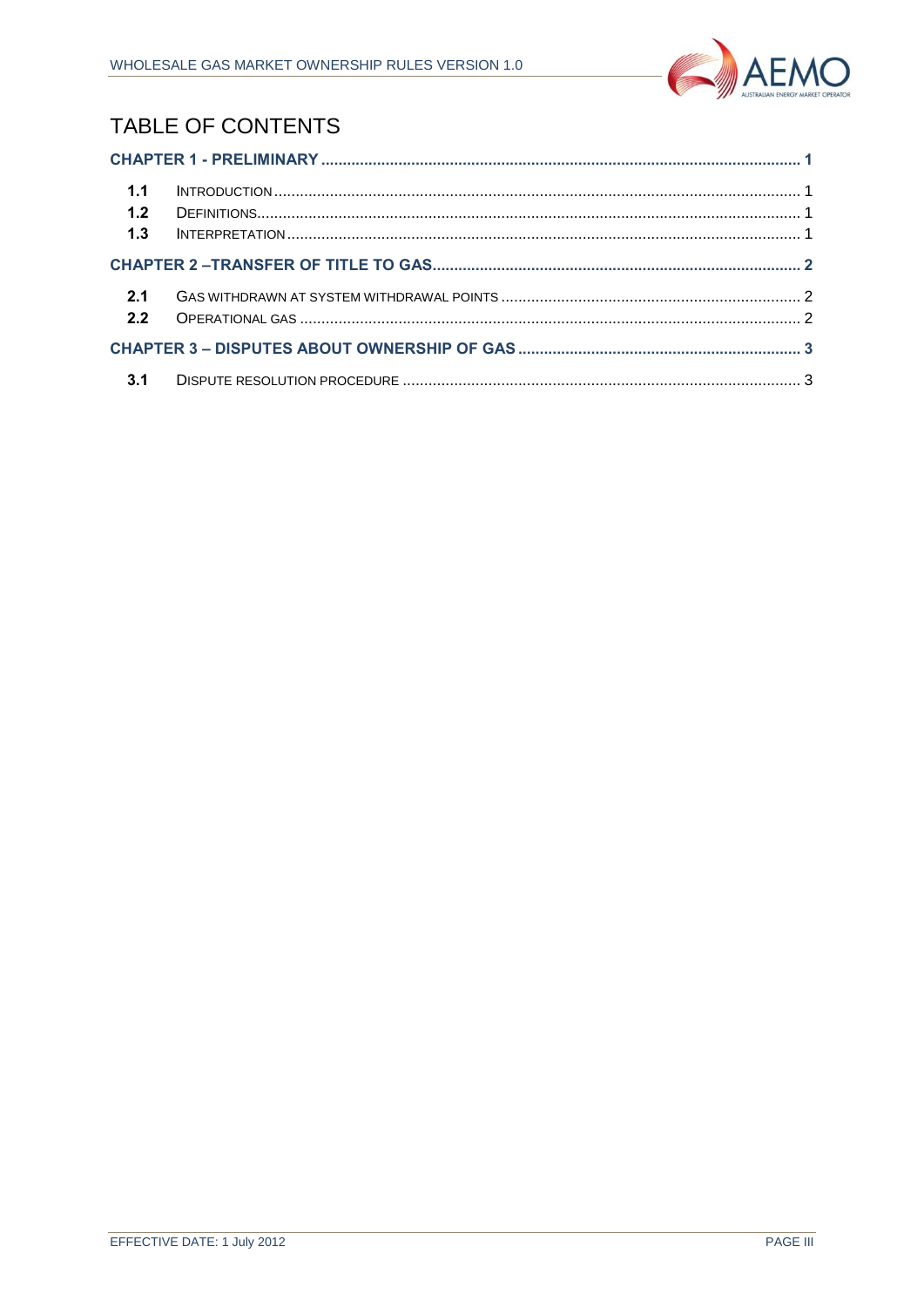

## <span id="page-3-0"></span>**CHAPTER 1 - PRELIMINARY**

#### <span id="page-3-1"></span>**1.1 Introduction**

These are the *ownership rules* made as part of the Wholesale Market Procedures under section 91BO of the National Gas Law, in accordance with the process for making Procedures in Part 15B of the National Gas Rules (*Rules*).

#### <span id="page-3-2"></span>**1.2 Definitions**

Words and phrases in these Procedures which appear in *italics* have the meaning given to them in Part 19 of the Rules. Other terms defined in the National Gas Law or the Rules have the same meaning when used in these Procedures.

#### <span id="page-3-3"></span>**1.3 Interpretation**

These Procedures are subject to the same principles of interpretation as Part 19 of the Rules, unless otherwise stated.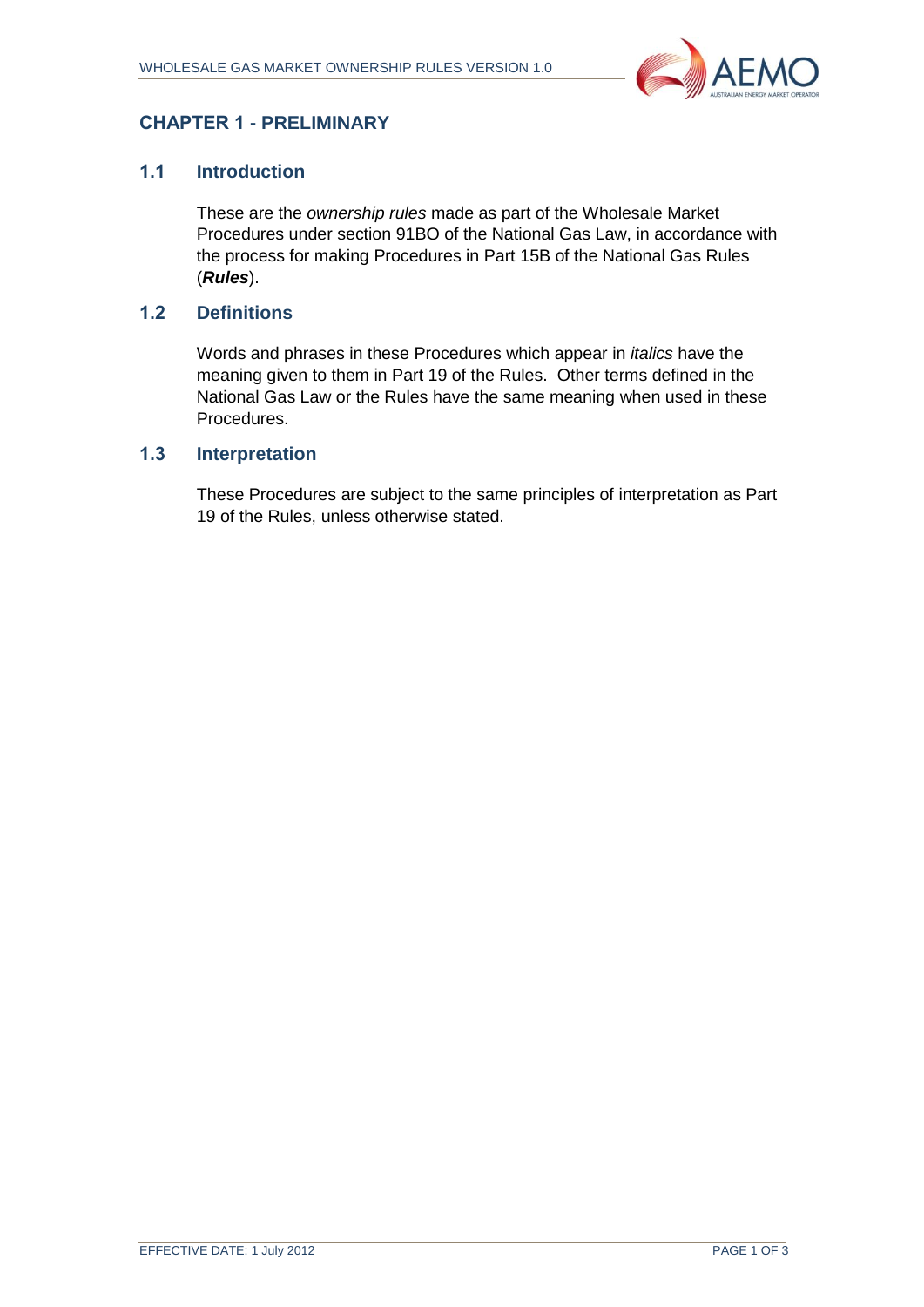

## <span id="page-4-0"></span>**CHAPTER 2 –TRANSFER OF TITLE TO GAS**

#### <span id="page-4-1"></span>**2.1 Gas withdrawn at system withdrawal points**

Title to *gas* withdrawn on a *gas day* from the *declared transmission system* at *system withdrawal points* is taken to have passed immediately prior to withdrawal:

- (a) from the *Market Participants* that injected *gas* into the *declared transmission system* at *system injection points* on that *gas day*,
- (b) to the *Market Participants* that withdrew *gas* at *system withdrawal points* on that *gas day*,

in the quantities that each *Market Participant* is treated to have injected or withdrawn under Division 2, Subdivision 5 of Part 19 of the Rules.

#### <span id="page-4-2"></span>**2.2 Operational gas**

- (a) Title to *operational gas* is taken to have passed immediately prior to the point at which it is used on a *gas day* for the purposes of operating *declared transmission system* assets:
	- (i) from the *Market Participants* that injected *gas* into the *declared transmission system* at system injection points on that *gas day*,
	- (ii) to the *Market Participants* that withdrew *gas* at *system withdrawal points* on that gas day,

and then from those withdrawing *Market Participants* to the person having operational control of the *declared transmission system* for the purposes of the *Clean Energy Act 2011* of the Commonwealth.

(b) Each of the withdrawing *Market Participants* takes and passes title to *operational gas* in the proportion that the quantity of its *adjusted withdrawals* on a *gas day* bears to the total quantity of *adjusted withdrawals* by all *Market Participants* on that *gas day*.